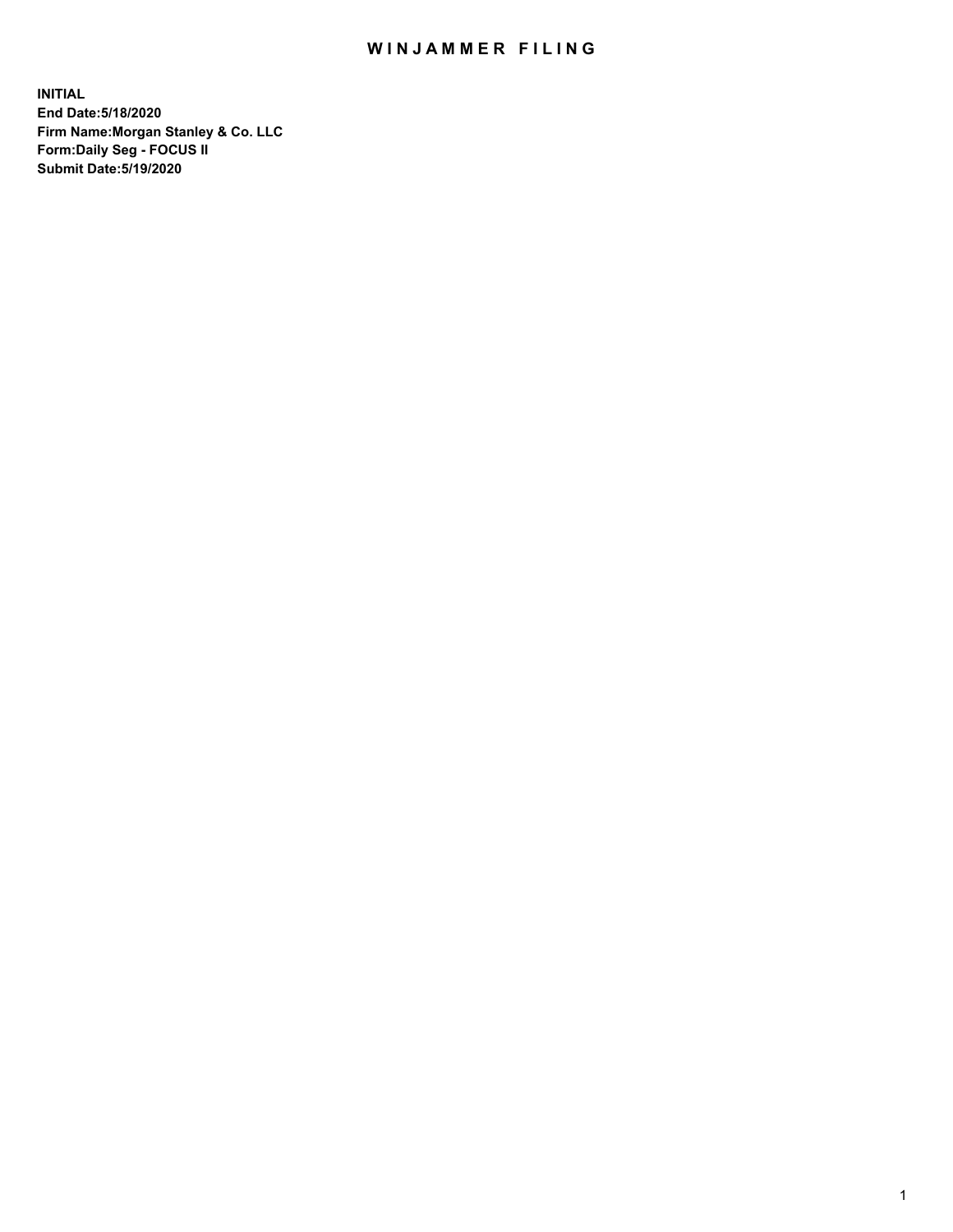**INITIAL End Date:5/18/2020 Firm Name:Morgan Stanley & Co. LLC Form:Daily Seg - FOCUS II Submit Date:5/19/2020 Daily Segregation - Cover Page**

| Name of Company                                                                                                                                                                                                                                                                                                               | Morgan Stanley & Co. LLC                               |
|-------------------------------------------------------------------------------------------------------------------------------------------------------------------------------------------------------------------------------------------------------------------------------------------------------------------------------|--------------------------------------------------------|
| <b>Contact Name</b>                                                                                                                                                                                                                                                                                                           | <b>Ikram Shah</b>                                      |
| <b>Contact Phone Number</b>                                                                                                                                                                                                                                                                                                   | 212-276-0963                                           |
| <b>Contact Email Address</b>                                                                                                                                                                                                                                                                                                  | Ikram.shah@morganstanley.com                           |
| FCM's Customer Segregated Funds Residual Interest Target (choose one):<br>a. Minimum dollar amount: ; or<br>b. Minimum percentage of customer segregated funds required:% ; or<br>c. Dollar amount range between: and; or<br>d. Percentage range of customer segregated funds required between:% and%.                        | 235,000,000<br><u>0</u><br><u>00</u><br>0 <sup>0</sup> |
| FCM's Customer Secured Amount Funds Residual Interest Target (choose one):<br>a. Minimum dollar amount: ; or<br>b. Minimum percentage of customer secured funds required:%; or<br>c. Dollar amount range between: and; or<br>d. Percentage range of customer secured funds required between:% and%.                           | 140,000,000<br><u>0</u><br><u>00</u><br>0 <sub>0</sub> |
| FCM's Cleared Swaps Customer Collateral Residual Interest Target (choose one):<br>a. Minimum dollar amount: ; or<br>b. Minimum percentage of cleared swaps customer collateral required:%; or<br>c. Dollar amount range between: and; or<br>d. Percentage range of cleared swaps customer collateral required between:% and%. | 92,000,000<br><u>0</u><br>0 Q<br>00                    |

Attach supporting documents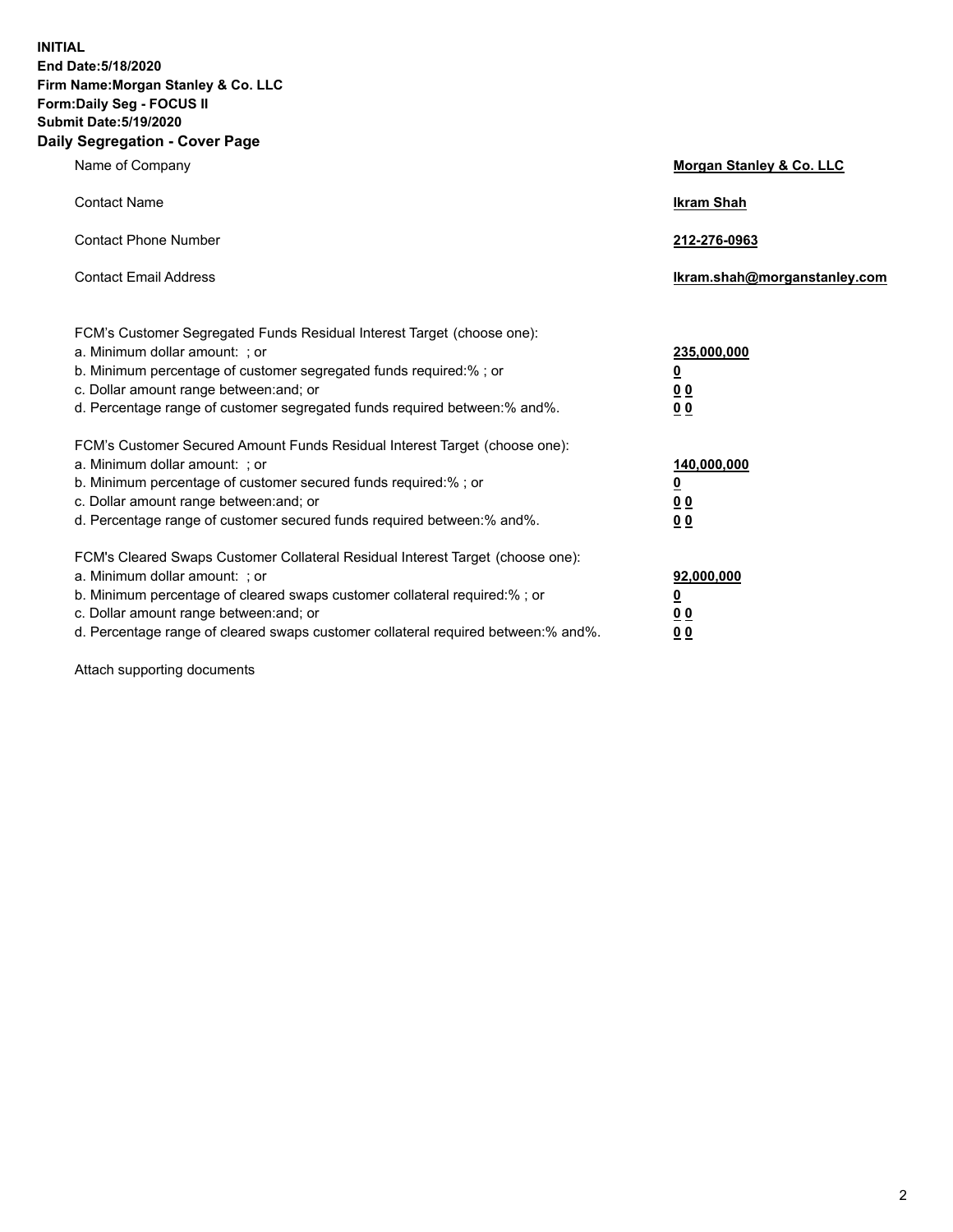## **INITIAL End Date:5/18/2020 Firm Name:Morgan Stanley & Co. LLC Form:Daily Seg - FOCUS II Submit Date:5/19/2020 Daily Segregation - Secured Amounts** Foreign Futures and Foreign Options Secured Amounts Amount required to be set aside pursuant to law, rule or regulation of a foreign government or a rule of a self-regulatory organization authorized thereunder **0** [7305] 1. Net ledger balance - Foreign Futures and Foreign Option Trading - All Customers A. Cash **4,437,825,271** [7315] B. Securities (at market) **2,802,237,641** [7317] 2. Net unrealized profit (loss) in open futures contracts traded on a foreign board of trade **136,642,180** [7325] 3. Exchange traded options a. Market value of open option contracts purchased on a foreign board of trade **5,258,180** [7335] b. Market value of open contracts granted (sold) on a foreign board of trade **-12,352,193** [7337] 4. Net equity (deficit) (add lines 1. 2. and 3.) **7,369,611,079** [7345] 5. Account liquidating to a deficit and account with a debit balances - gross amount **179,368,070** [7351] Less: amount offset by customer owned securities **-177,756,161** [7352] **1,611,909** [7354] 6. Amount required to be set aside as the secured amount - Net Liquidating Equity Method (add lines 4 and 5) **7,371,222,988** [7355] 7. Greater of amount required to be set aside pursuant to foreign jurisdiction (above) or line 6. **7,371,222,988** [7360] FUNDS DEPOSITED IN SEPARATE REGULATION 30.7 ACCOUNTS 1. Cash in banks A. Banks located in the United States **450,439,925** [7500] B. Other banks qualified under Regulation 30.7 **494,746,897** [7520] **945,186,822** [7530] 2. Securities A. In safekeeping with banks located in the United States **787,236,173** [7540] B. In safekeeping with other banks qualified under Regulation 30.7 **0** [7560] **787,236,173** [7570] 3. Equities with registered futures commission merchants A. Cash **12,137,934** [7580] B. Securities **0** [7590] C. Unrealized gain (loss) on open futures contracts **4,030,468** [7600] D. Value of long option contracts **0** [7610] E. Value of short option contracts **0** [7615] **16,168,402** [7620] 4. Amounts held by clearing organizations of foreign boards of trade A. Cash **0** [7640] B. Securities **0** [7650] C. Amount due to (from) clearing organization - daily variation **0** [7660] D. Value of long option contracts **0** [7670] E. Value of short option contracts **0** [7675] **0** [7680] 5. Amounts held by members of foreign boards of trade A. Cash **3,773,141,002** [7700] B. Securities **2,015,001,468** [7710] C. Unrealized gain (loss) on open futures contracts **132,611,712** [7720] D. Value of long option contracts **5,258,180** [7730] E. Value of short option contracts **-12,352,193** [7735] **5,913,660,169** [7740] 6. Amounts with other depositories designated by a foreign board of trade **0** [7760] 7. Segregated funds on hand **0** [7765] 8. Total funds in separate section 30.7 accounts **7,662,251,566** [7770] 9. Excess (deficiency) Set Aside for Secured Amount (subtract line 7 Secured Statement Page 1 from Line 8) **291,028,578** [7380]

- 10. Management Target Amount for Excess funds in separate section 30.7 accounts **140,000,000** [7780]
- 11. Excess (deficiency) funds in separate 30.7 accounts over (under) Management Target **151,028,578** [7785]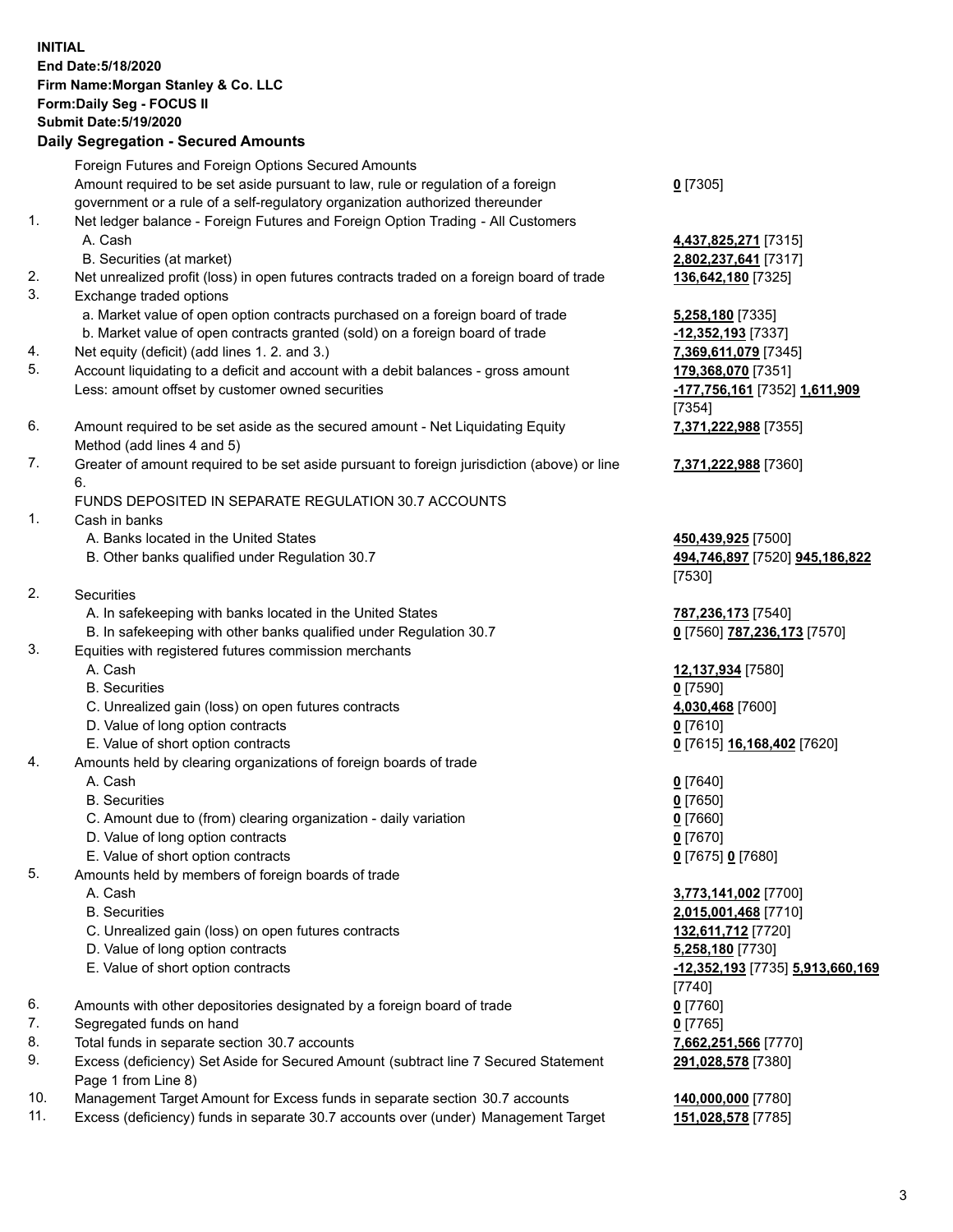**INITIAL End Date:5/18/2020 Firm Name:Morgan Stanley & Co. LLC Form:Daily Seg - FOCUS II Submit Date:5/19/2020 Daily Segregation - Segregation Statement** SEGREGATION REQUIREMENTS(Section 4d(2) of the CEAct) 1. Net ledger balance A. Cash **10,754,197,592** [7010] B. Securities (at market) **8,483,960,032** [7020] 2. Net unrealized profit (loss) in open futures contracts traded on a contract market **6,579,136,324** [7030] 3. Exchange traded options A. Add market value of open option contracts purchased on a contract market **553,173,970** [7032] B. Deduct market value of open option contracts granted (sold) on a contract market **-497,327,337** [7033] 4. Net equity (deficit) (add lines 1, 2 and 3) **25,873,140,581** [7040] 5. Accounts liquidating to a deficit and accounts with debit balances - gross amount **969,838,468** [7045] Less: amount offset by customer securities **-968,459,768** [7047] **1,378,700** [7050] 6. Amount required to be segregated (add lines 4 and 5) **25,874,519,281** [7060] FUNDS IN SEGREGATED ACCOUNTS 7. Deposited in segregated funds bank accounts A. Cash **4,064,411,743** [7070] B. Securities representing investments of customers' funds (at market) **0** [7080] C. Securities held for particular customers or option customers in lieu of cash (at market) **1,309,990,398** [7090] 8. Margins on deposit with derivatives clearing organizations of contract markets A. Cash **13,898,071,488** [7100] B. Securities representing investments of customers' funds (at market) **0** [7110] C. Securities held for particular customers or option customers in lieu of cash (at market) **7,173,969,634** [7120] 9. Net settlement from (to) derivatives clearing organizations of contract markets **49,448,005** [7130] 10. Exchange traded options A. Value of open long option contracts **553,173,970** [7132] B. Value of open short option contracts **-497,327,337** [7133] 11. Net equities with other FCMs A. Net liquidating equity **14,674,897** [7140] B. Securities representing investments of customers' funds (at market) **0** [7160] C. Securities held for particular customers or option customers in lieu of cash (at market) **0** [7170] 12. Segregated funds on hand **0** [7150] 13. Total amount in segregation (add lines 7 through 12) **26,566,412,798** [7180] 14. Excess (deficiency) funds in segregation (subtract line 6 from line 13) **691,893,517** [7190] 15. Management Target Amount for Excess funds in segregation **235,000,000** [7194]

- 16. Excess (deficiency) funds in segregation over (under) Management Target Amount
	- Excess

**456,893,517** [7198]